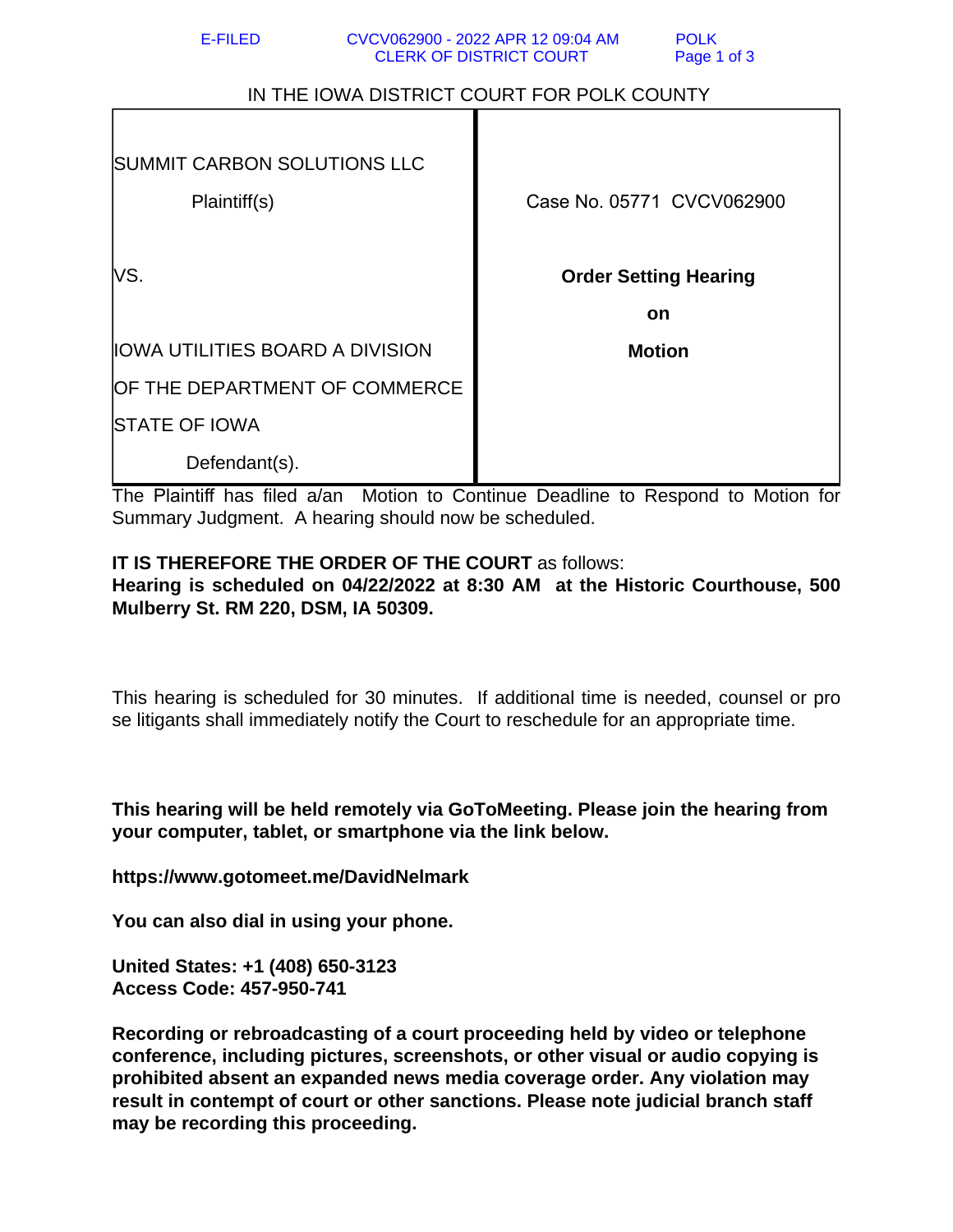Any additional legal authorities not set forth in the motion or resistance must be submitted to the Court two (2) days prior to the hearing.

If you need assistance to participate in court due to a disability, call the disability coordinator at (515) 286-3394 or information at https://www.iowacourts.gov/for-the-public/ada/. Persons who are hearing or speech impaired may call Relay Iowa TTY (1-800-735-2942). **Disability coordinators cannot provide legal advice.**